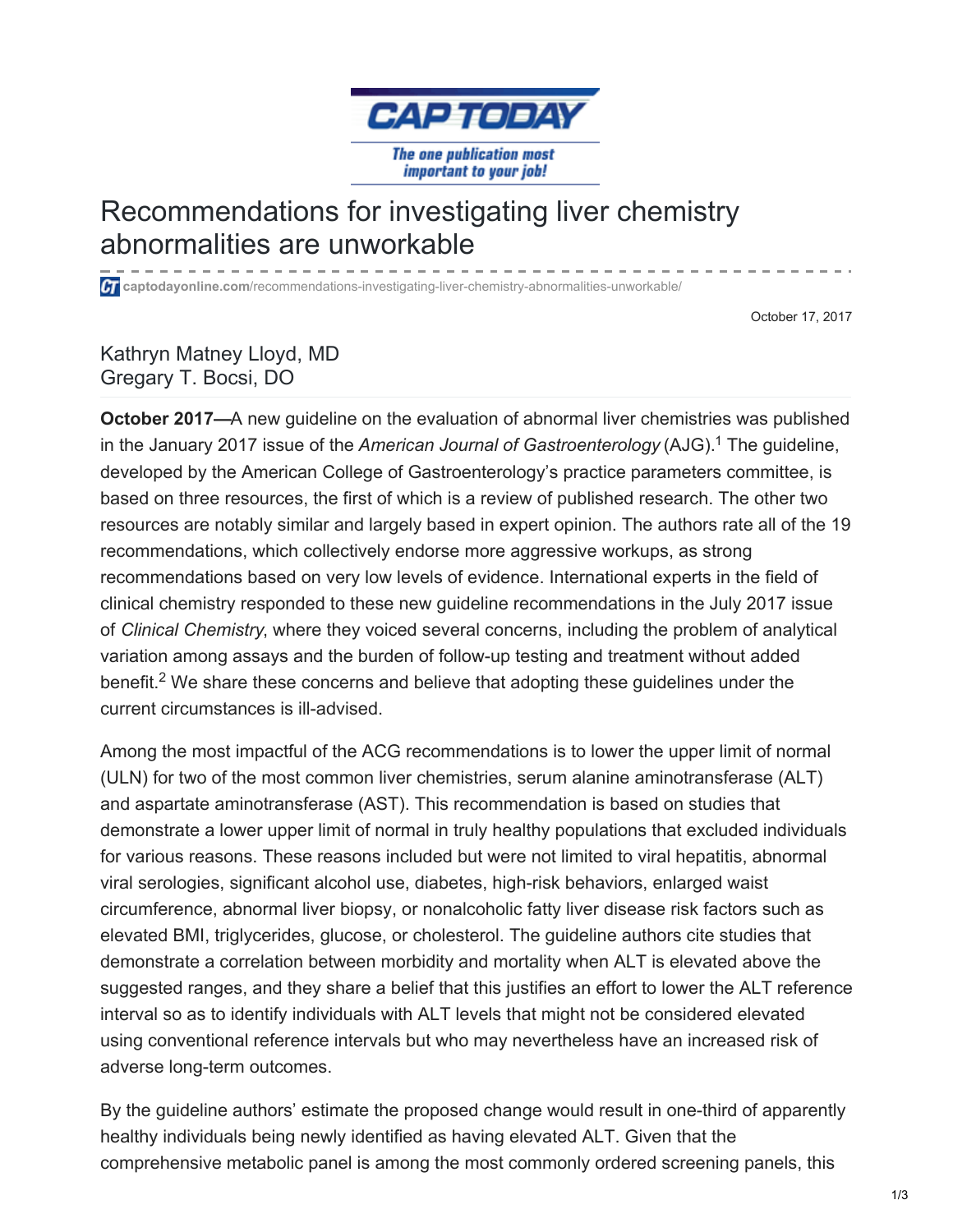would result in tens of millions of new "abnormal" results per year in the United States alone. With the incidence of overweight and obesity now collectively accounting for about two-thirds of the U.S. population, mildly elevated liver enzymes will often be related to nonalcoholic fatty liver disease (NAFLD), a condition best treated with lifestyle modification that can be screened for by a simple risk calculation.<sup>3-5</sup>

It is not only the enormousness of the proposed change that is concerning. So too is the lack of studies demonstrating that a tightened reference range would alter treatment plans and improve outcomes. Our colleagues mention a similar concern, noting that they " . . . have not seen any outcome data on patients screened vs. not screened by ALT for NAFLD."<sup>2</sup> We emphasize their point because outcome-based data is needed to demonstrate that a correlation with elevated ALTs yields *actionable* information and is not a mere result of correlations between obesity and other leading contributors to U.S. morbidity and mortality, including diabetes, cardiovascular disease, chronic kidney disease, and cancer. 6,7

Setting aside clinical concerns, the recommendation is problematic also from a logistical standpoint since the lack of harmonization between liver enzyme assays prevents the development of universal reference ranges. Details on the analytical variation between assays and the impossibility of calibrating some of these assays are available in the published *Clinical* Chemistry opinion.<sup>2</sup> The take-home point is, however, relatively simple: The state of our current assays cannot support a unified treatment approach.

For these reasons, we believe that the proposal for a new and narrowed reference range is not only logistically unrealistic but also premature from a clinical perspective. Given the enormous impact of such a proposed change, on the lives of millions of Americans as well as on the economics of U.S. health care, we feel that such a change should only be reconsidered once we have achieved better assay harmonization and demonstrated convincing evidence for an improvement in patient care.

- 1. Kwo PY, Cohen SM, Lim JK. ACG Clinical Guideline: Evaluation of Abnormal Liver Chemistries. *Am J Gastroenterol.* 2017;112(1):18–35.
- 2. Panteghini M, Adeli K, Ceriotti F, Sandberg S, Horvath AR. American liver guidelines and cutoffs for "normal" ALT: a potential for overdiagnosis. *Clin Chem.* 2017;63(7):1196– 1198.
- 3. Angulo P, Hui JM, Marchesini G, et al. The NAFLD fibrosis score: a noninvasive system that identifies liver fibrosis in patients with NAFLD. *Hepatology.* 2007;45(4):846–854.
- 4. Hickman IJ, Jonsson JR, Prins JB, et al. Modest weight loss and physical activity in overweight patients with chronic liver disease results in sustained improvements in alanine aminotransferase, fasting insulin, and quality of life. *Gut.* 2004;53(3):413–419.
- 5. Dixon JB, Bhathal PS, Hughes NR, O'Brien PE. Nonalcoholic fatty liver disease: improvement in liver histological analysis with weight loss. *Hepatology.* 2004;39(6):1647–1654.
- 6. Aune D, Sen A, Prasad M, et al. BMI and all cause mortality: systematic review and nonlinear dose-response meta-analysis of 230 cohort studies with 3.74 million deaths among 30.3 million participants. *BMJ.* 2016;353:i2156.